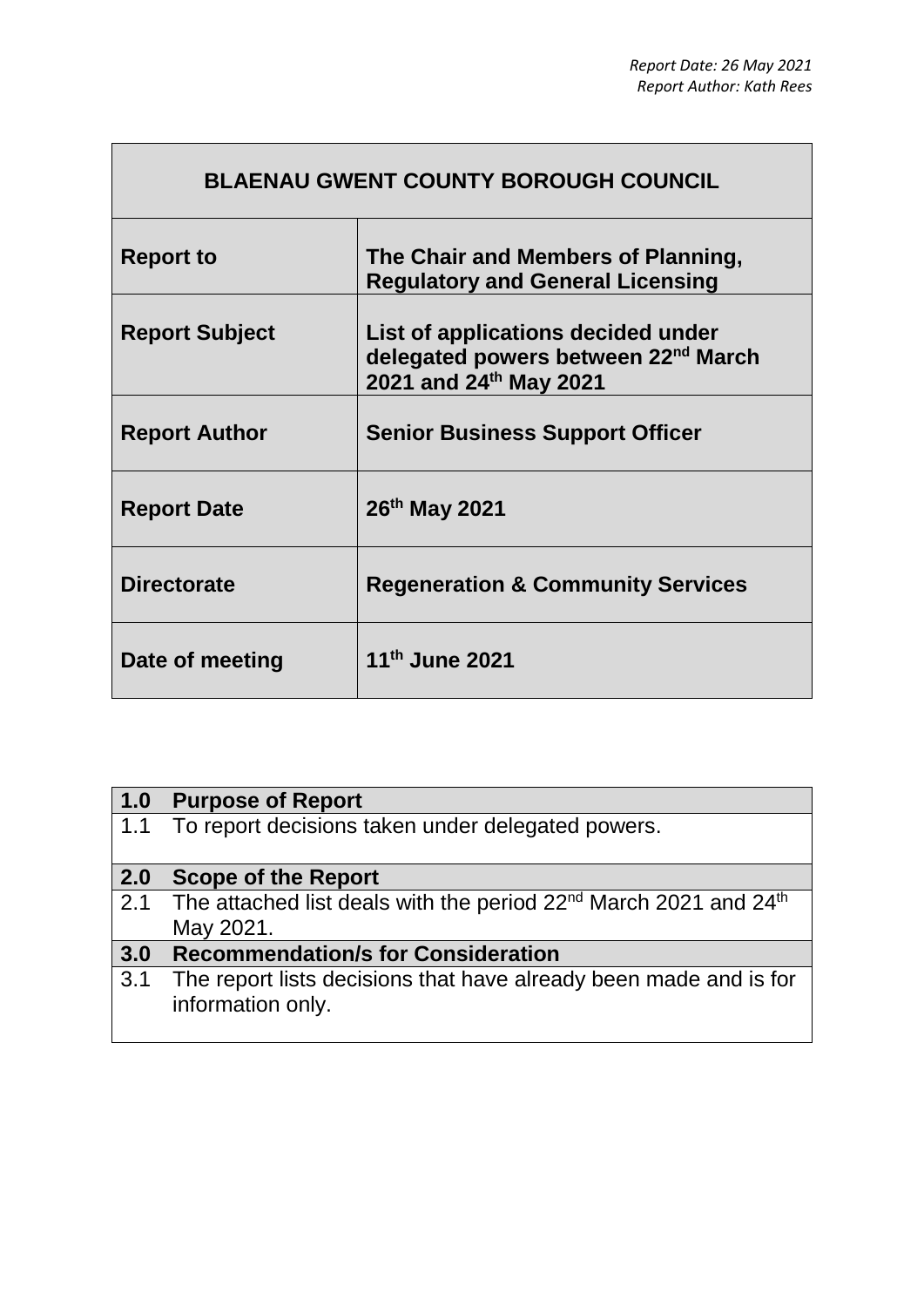| <b>Application No.</b> | <b>Address</b>                                                                                  | <b>Proposal</b>                                                                                                                                                                    | <b>Valid Date</b><br><b>Decision Date</b>                                   |
|------------------------|-------------------------------------------------------------------------------------------------|------------------------------------------------------------------------------------------------------------------------------------------------------------------------------------|-----------------------------------------------------------------------------|
| C/2021/0044            | 114 Pennant<br>Street,<br><b>Ebbw Vale</b>                                                      | Two storey rear extension over existing basement                                                                                                                                   | 24/02/21<br>14/04/21<br>Approved                                            |
| C/2021/0053            | <b>Former NMC Site</b><br>Unit 4 - Greggs<br><b>Brynmawr Retail</b><br>Park,<br><b>Brynmawr</b> | Three Fascia badge signs and two internal posters<br>(Greggs).                                                                                                                     | 24/02/21<br>20/04/21<br>Approved                                            |
| C/2021/0078            | 6 Llwyn-y-Pwll<br>Close, Brynmawr                                                               | Application for Lawful Development Certificate for a<br>proposed development - insertion of upper window on north<br>elevation.                                                    | 30/03/21<br>19/04/21<br>Lawful<br>Development<br><b>Certificate Granted</b> |
| C/2021/0079            | HoV Hub Crown<br>Industrial Estate,<br>Dukestown,<br>Tredegar                                   | Construction of x 8 new industrial units (B2 use class) in 4<br>blocks of two together with alterations to access road,<br>parking and services.                                   | 29/03/21<br>24/05/21<br>Approved                                            |
| C/2021/0092            | Unit B Cwm Draw<br>Ind Est,<br>Newtown,<br><b>Ebbw Vale</b>                                     | Application for discharge of condition 4 (landscaping) of<br>planning permission C/2020/0079 (change of use of land for<br>additional car parking and erection of new front fence) | 01/04/21<br>20/05/21<br>Condition<br><b>Discharged</b>                      |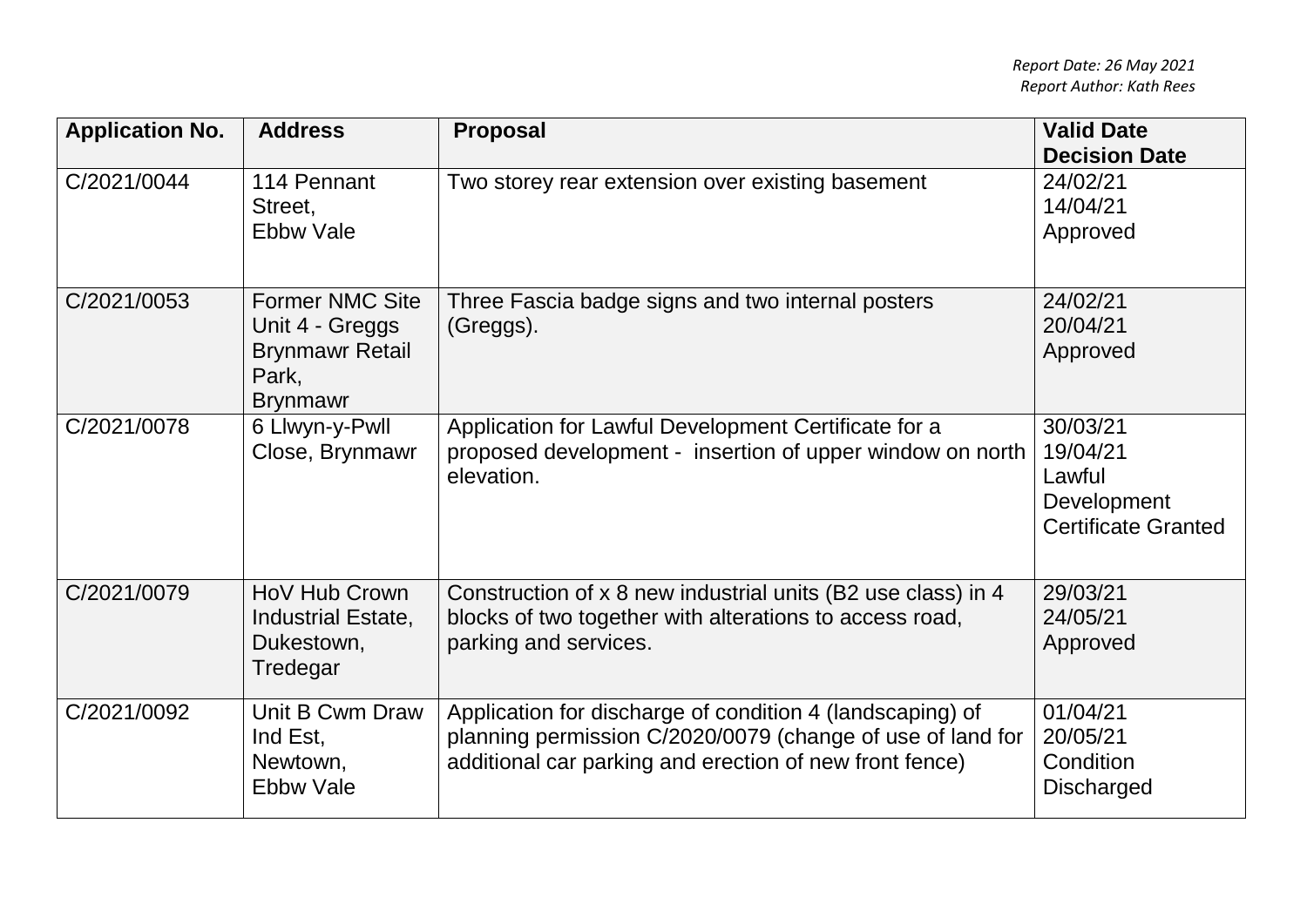| C/2021/0061 | 3 Howards Way,                                                                   | Conversion of garage to outbuilding for incidential uses                                                                                                                                      | 09/03/21                               |
|-------------|----------------------------------------------------------------------------------|-----------------------------------------------------------------------------------------------------------------------------------------------------------------------------------------------|----------------------------------------|
|             | Victoria.                                                                        | including boot room and dog grooming; and provision of                                                                                                                                        | 24/05/21                               |
|             | <b>Ebbw Vale</b>                                                                 | additional parking space.                                                                                                                                                                     | Approved                               |
| C/2021/0064 | 30 Brynhyfryd                                                                    | Proposed single storey front extension together with re-                                                                                                                                      | 11/03/21                               |
|             | Terrace Brynithel,                                                               | positioning of retaining wall to rear garden and provision of                                                                                                                                 | 04/05/21                               |
|             | Abertillery                                                                      | new access steps to the front.                                                                                                                                                                | Approved                               |
| C/2021/0077 | <b>Scarrets</b><br>Greenfield<br>Crescent<br><b>Beaufort</b><br><b>Ebbw Vale</b> | Erection of boundary fence to increase security privacy to<br>public house frontage, addition of cantilever canopy to front<br>elevation and retention of bi-folding doors to front elevation | 26/03/21<br>19/05/21<br><b>Refused</b> |
| C/2021/0058 | Riverside<br>Pharmacy<br>Riverside<br><b>Beaufort</b><br><b>Ebbw Vale</b>        | Illuminated fascia signage, and 3 no. non illuminated signs<br>on pharmacy frontage                                                                                                           | 09/03/21<br>15/04/21<br>Approved       |
| C/2021/0056 | 1 Penrhiw Estate                                                                 | Part retention of existing raised timber decking, fences and                                                                                                                                  | 02/03/21                               |
|             | Brynithel,                                                                       | garden shed. Extension to raised timber decking, new                                                                                                                                          | 17/05/21                               |
|             | Abertillery                                                                      | fences and relocation of garden gate and pergola.                                                                                                                                             | Approved                               |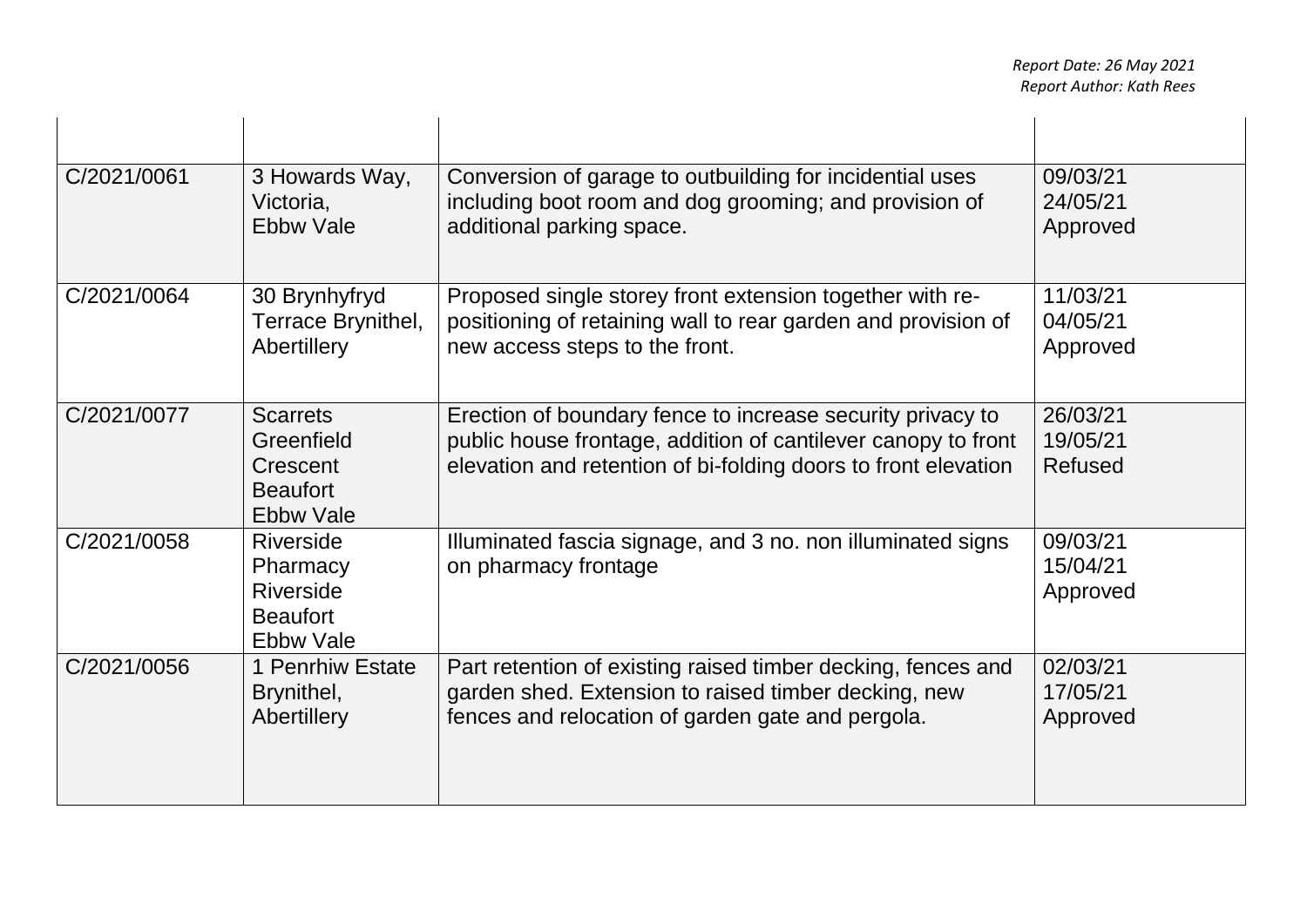| C/2021/0045 | 99 Bethcar Street<br><b>Ebbw Vale</b>                        | Change of use from first storey two bed flat to dental<br>surgery                                                                                                                                                                                  | 22/02/21<br>16/04/21<br>Approved                                            |
|-------------|--------------------------------------------------------------|----------------------------------------------------------------------------------------------------------------------------------------------------------------------------------------------------------------------------------------------------|-----------------------------------------------------------------------------|
| C/2021/0072 | 49 Brecon<br><b>Heights</b><br>Victoria,<br><b>Ebbw Vale</b> | Application for a Lawful Development Certificate for a<br>proposed development - Single storey side extension                                                                                                                                      | 11/03/21<br>27/04/21<br>Lawful<br>Development<br><b>Certificate Granted</b> |
| C/2021/0070 | Unit 21 Rising<br>Sun Industrial<br>Estate,<br><b>Blaina</b> | Application for Discharge of Conditions: 2 (Noise impact<br>assessment report and 3 (Odour management plan) of<br>planning permission C/2021/0001 (Installation of 2 no.<br>external exhaust stacks to serve 2 no. internal spray booth<br>ovens). | 15/03/21<br>30/03/21<br>Condition<br><b>Discharged</b>                      |
| C/2021/0073 | <b>65 Charles Street</b><br>Tredegar                         | Proposed bay window and extended roof covering.                                                                                                                                                                                                    | 23/03/21<br>13/05/21<br>Approved                                            |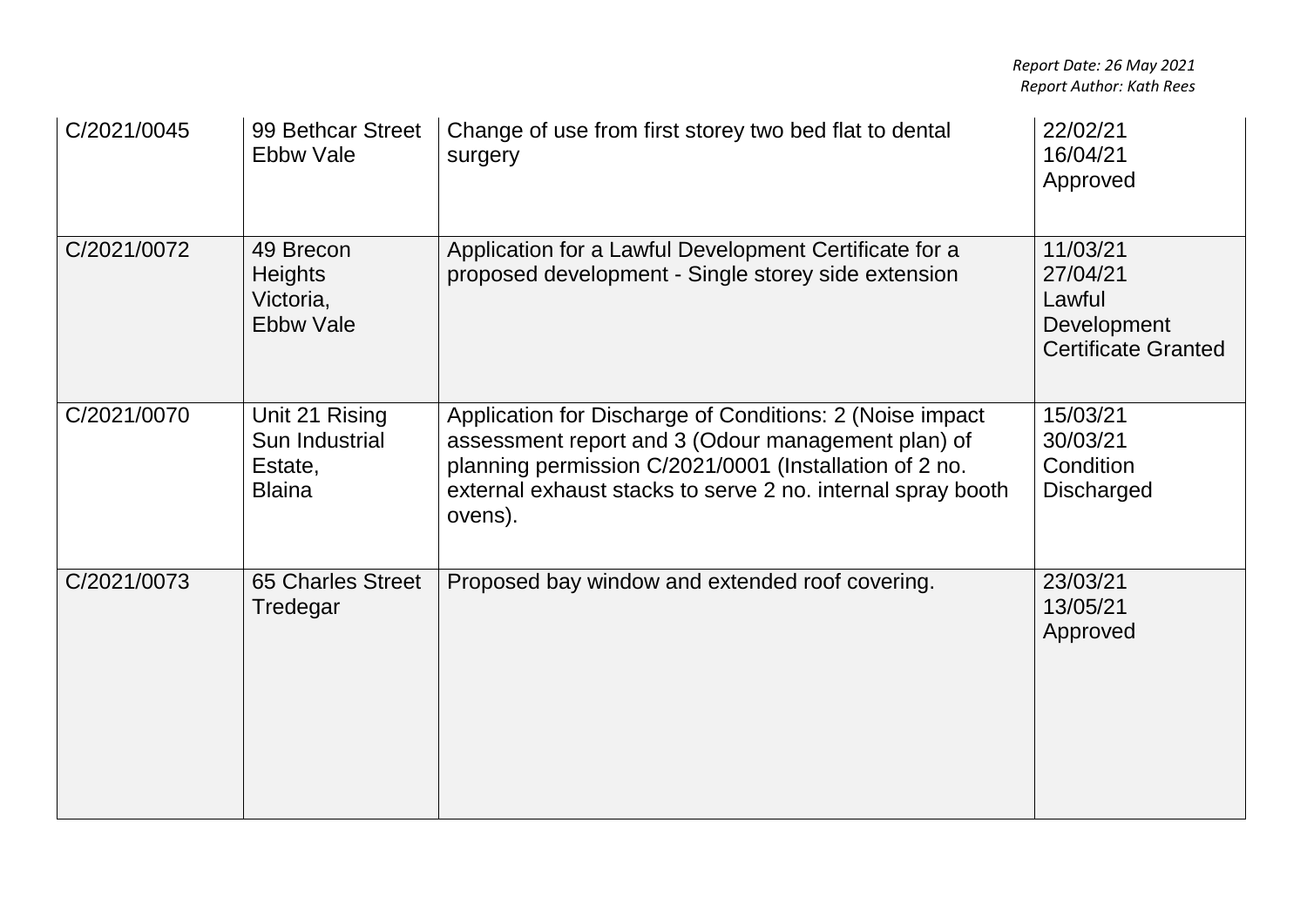| C/2021/0038 | <b>Former Calvary</b><br>Pentecostal<br>Church<br><b>Sycamore Avenue</b><br>Tredegar | Application for variation of condition 1 to allow a revised site<br>layout, floor plans and elevations of planning permission<br>C/2020/0150 (Application for reserved matters relating to<br>access, appearance, landscaping, layout and scale for<br>residential development (outline C/2018/0361) | 18/02/21<br>01/04/21<br>Approved                       |
|-------------|--------------------------------------------------------------------------------------|------------------------------------------------------------------------------------------------------------------------------------------------------------------------------------------------------------------------------------------------------------------------------------------------------|--------------------------------------------------------|
| C/2021/0033 | Land rear of<br><b>Newall Street &amp;</b><br>Gelli Crug Road<br><b>Abertillery</b>  | Outline for new build                                                                                                                                                                                                                                                                                | 11/02/21<br>29/03/21<br>Refused                        |
| C/2021/0026 | Land Adjoining<br>2 Sirhowy Houses<br><b>Dukestown Road</b><br>Tredegar              | Application for Discharge of conditions: 2 (surface water/foul<br>drainage), 3 (Ground investigation) of planning permission<br>C/2018/0052 (Semi-detached houses (2) with garages and<br>parking)                                                                                                   | 02/02/21<br>25/03/21<br>Condition<br><b>Discharged</b> |
| C/2021/0054 | <b>Cwm Rhos View</b><br>Queen Victoria<br>Street,<br>Tredegar                        | Rear single storey kitchen and bathroom extension                                                                                                                                                                                                                                                    | 01/03/21<br>20/04/21<br>Approved                       |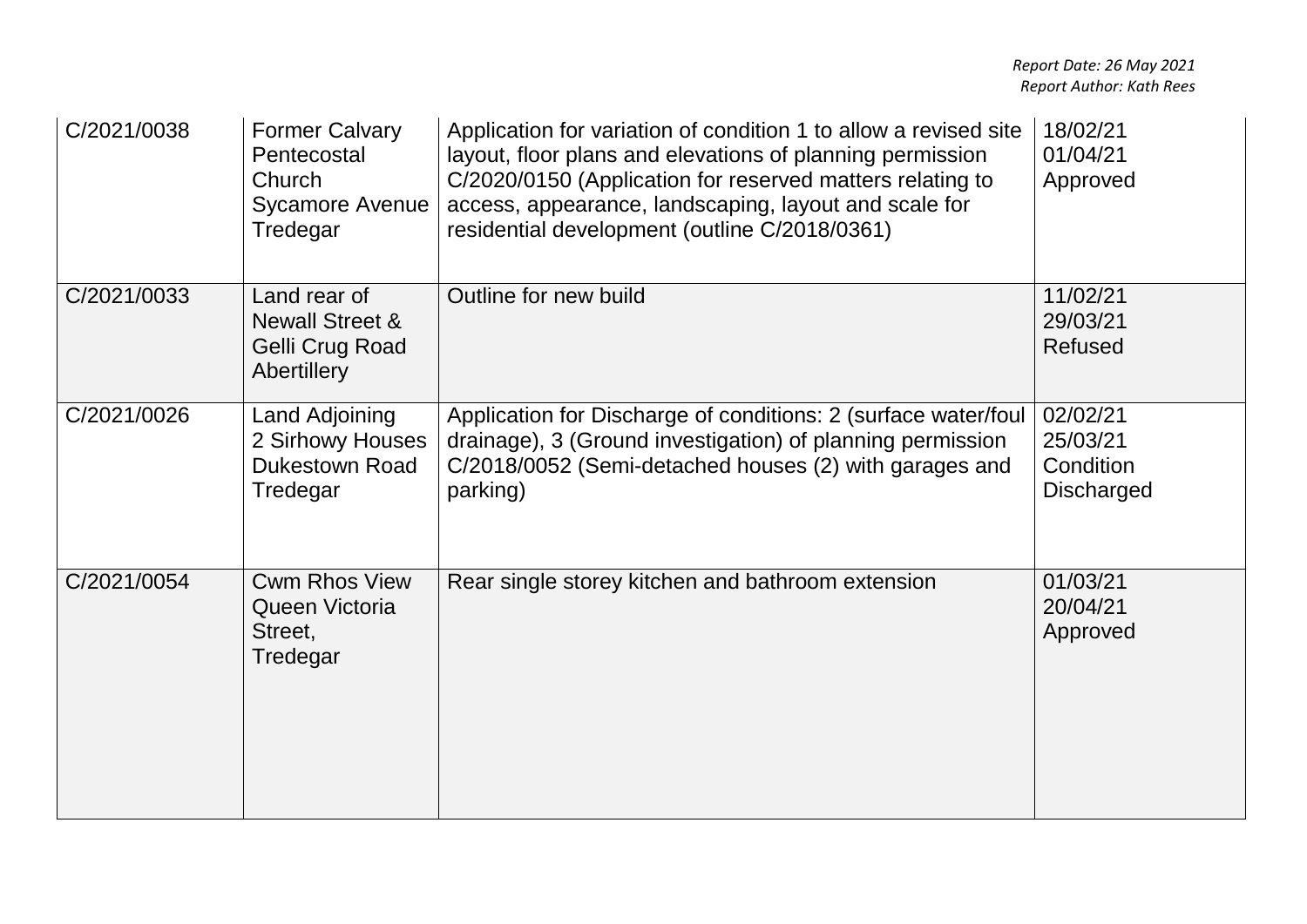| C/2021/0066 | 1 Garth Dan y<br>Bryn Beaufort,<br><b>Ebbw Vale</b>                      | Application for Lawful Development Certificate for proposed<br>single storey side extension and first floor dormer<br>extensions.                                      | 12/03/21<br>06/05/21<br>Lawful<br>Development<br><b>Certificate Granted</b> |
|-------------|--------------------------------------------------------------------------|------------------------------------------------------------------------------------------------------------------------------------------------------------------------|-----------------------------------------------------------------------------|
| C/2021/0067 | <b>Pleasant View</b><br>Llangynidr Road<br>Beaufort,<br><b>Ebbw Vale</b> | Two storey rear extension                                                                                                                                              | 04/03/21<br>10/05/21<br>Approved                                            |
| C/2021/0089 | 54 Glyn Terrace<br>Tredegar                                              | Raise the height of an existing single storey rear<br>extension(s), infill flat roof extension; and adaptations &<br>proposed new garage to the rear.                  | 30/03/21<br>19/05/21<br>Approved                                            |
| C/2021/0136 | Land between 32<br>King Street & 4<br>Gwalia Buildings,<br>Nantyglo      | Non material amendment application to amend condition 1<br>to substitute plans to raise building by 300mm of planning<br>permission C/2019/0057 (Three bedroom house). | 12/05/21<br>20/05/21<br>Approved                                            |
| C/2021/0047 | Unit G Glandwr<br><b>Industrial Estate</b><br>Abertillery.               | Siting of a burger van with three car parking spaces.                                                                                                                  | 24/02/21<br>07/04/21<br>Approved                                            |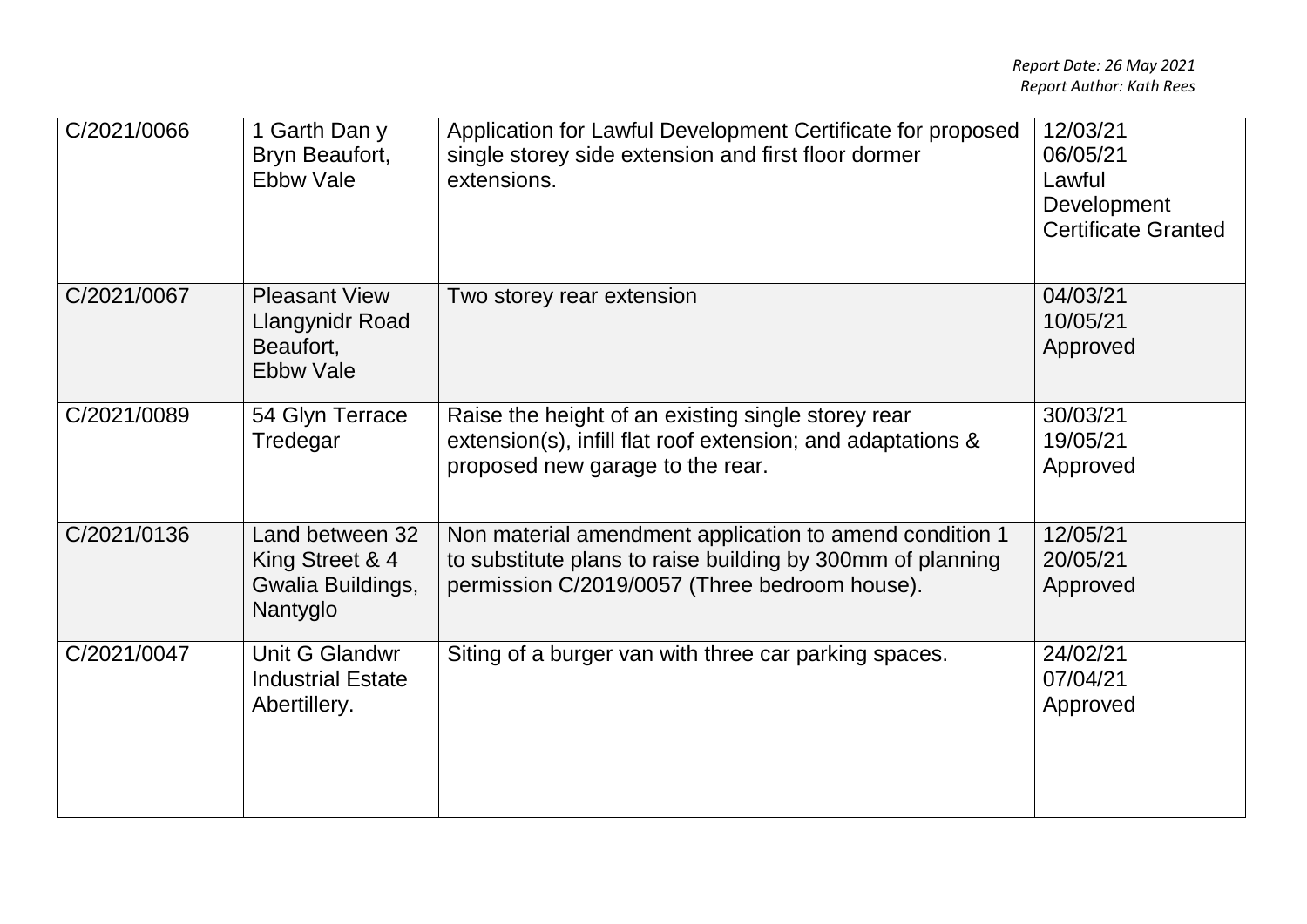| C/2021/0055 | 44 Lilian Grove,<br>Glyncoed,<br><b>Ebbw Vale</b>                                      | First floor extension & porch (front). Rear two storey<br>extension and single storey extension.                                                                                                                                                                                  | 01/03/21<br>23/04/21<br>Approved                       |
|-------------|----------------------------------------------------------------------------------------|-----------------------------------------------------------------------------------------------------------------------------------------------------------------------------------------------------------------------------------------------------------------------------------|--------------------------------------------------------|
| C/2021/0104 | Land Adjacent to<br>Unit 18 Rassau<br><b>Industrial Estate</b><br>Rassau, Ebbw<br>Vale | Discharge of Condition '7' Lighting Details in relation to<br>planning permission C/2020/0059, (Erection of a<br>Synchronous Condenser, plant control building and auxiliary<br>equipment, access, landscaping and associated works).                                             | 19/04/21<br>13/05/21<br>Condition<br><b>Discharged</b> |
| C/2021/0075 | <b>Former School</b><br><b>Site Chapel Road</b><br><b>Blaina</b><br>Abertillery        | Application for Non-material amendment to amend condition<br>1 (substitution of plans) revised front access steps, retaining<br>walls and repositioning of front porches of planning<br>permission C/2020/0221 (Residential development of 4<br>pairs of semi-detached 8 houses). | 22/03/21<br>14/04/21<br>Approved                       |
| C/2021/0059 | 8 Elmwood Grove<br>Georgetown,<br>Tredegar                                             | Tree works to oak and ash trees (TPO No. BG24 - T13 and<br>T14) including 4m reduction to south-east lateral branches<br>over boundary wall and crown clean to remove dead,<br>diseased, defective and crossing branches.                                                         | 09/03/21<br>28/04/21<br>Approved                       |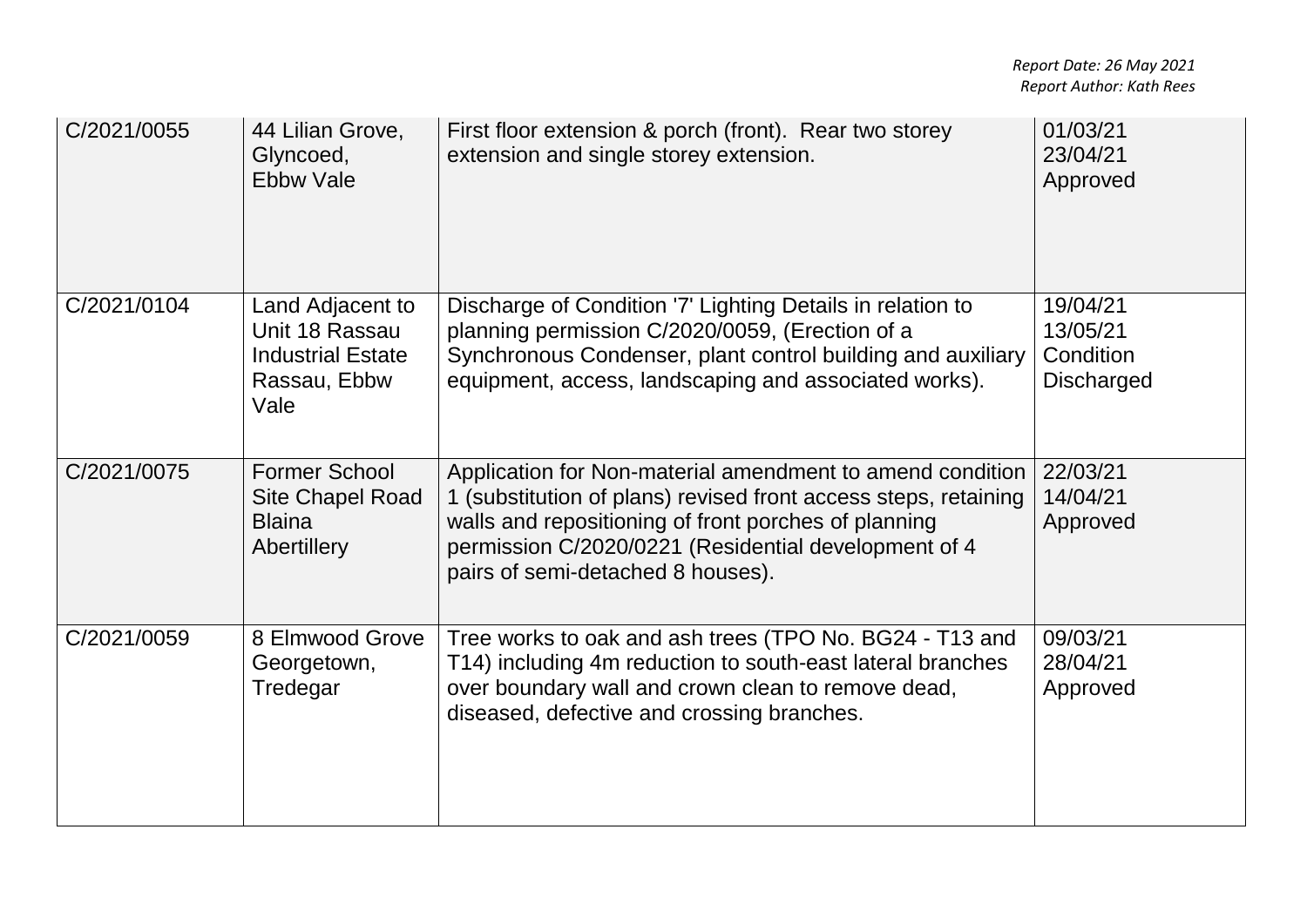| C/2021/0046 | <b>Brynteg</b><br>Alma Terrace<br><b>Brynmawr</b>                                     | Proposed rear extension to kitchen and associated works                                                                                                                                                                                                                                      | 19/02/21<br>22/04/21<br>Approved                       |
|-------------|---------------------------------------------------------------------------------------|----------------------------------------------------------------------------------------------------------------------------------------------------------------------------------------------------------------------------------------------------------------------------------------------|--------------------------------------------------------|
| C/2021/0041 | 23 Glanffrwd<br>Avenue<br>Ebbw Vale                                                   | Two storey rear extension and front porch                                                                                                                                                                                                                                                    | 18/02/21<br>29/03/21<br>Approved                       |
| C/2021/0071 | <b>Former NMC Site</b><br>Unit 4 - Greggs<br><b>Brynmawr Retail</b><br>Park, Brynmawr | Application for Discharge of Condition 17- Extraction<br>equipment details & condition 18 - Plant machinery details<br>of planning permission C/2019/0272 VoC 6 (extend delivery<br>hours) of Full planning application C/2019/0035 for the<br>provision of 3 retail units (unit 2 Class A1, | 22/03/21<br>27/04/21<br>Condition<br><b>Discharged</b> |
| C/2021/0051 | 37 Nantmelyn<br>Road<br>Rassau,<br>Ebbw Vale                                          | 2 storey side extension with new drive and gates                                                                                                                                                                                                                                             | 02/03/21<br>29/04/21<br>Approved                       |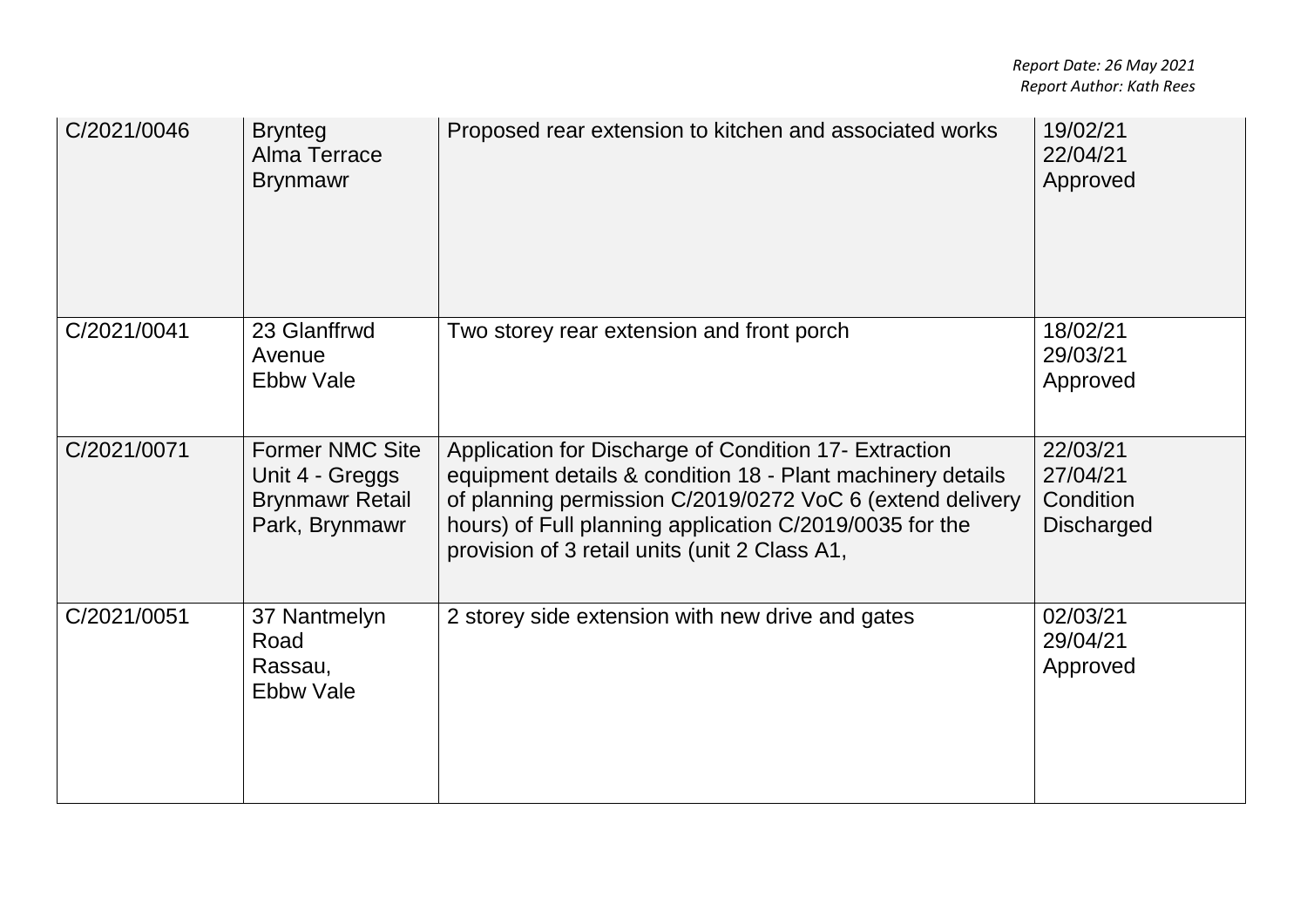| C/2021/0042 | <b>Former Ebbw</b><br><b>Vale Leisure</b><br>Centre,<br><b>Ebbw Vale</b> | Temporary change of use to an off- site material store, with<br>welfare cabins and vehicular parking space, required in<br>association with planning application C/2019/0346<br>(Development of 23 dwellings including new access road,<br>landscaping and associated | 23/02/21<br>31/03/21<br>Approved |
|-------------|--------------------------------------------------------------------------|-----------------------------------------------------------------------------------------------------------------------------------------------------------------------------------------------------------------------------------------------------------------------|----------------------------------|
| C/2020/0083 | <b>Old School Site</b><br>Cemetery Road,<br>Six Bells,<br>Abertillery    | Demolition of existing school buildings and construction of<br>five detached dwellings                                                                                                                                                                                | 18/03/20<br>23/04/21<br>Approved |
| C/2020/0244 | 45 Tillery Street,<br>Abertillery                                        | Retention of a wooden shed built on top of concrete shed.                                                                                                                                                                                                             | 21/10/20<br>30/03/21<br>Approved |
| C/2021/0082 | 1 Sycamore Drive<br>Rassau,<br><b>Ebbw Vale</b>                          | Insert a white UPVC window in pine end of house.                                                                                                                                                                                                                      | 30/03/21<br>18/05/21<br>Approved |
| C/2021/0049 | Crown Inn,<br>Victoria Street,<br>Abertillery                            | Canopy over outside seating area.                                                                                                                                                                                                                                     | 24/02/21<br>14/04/21<br>Approved |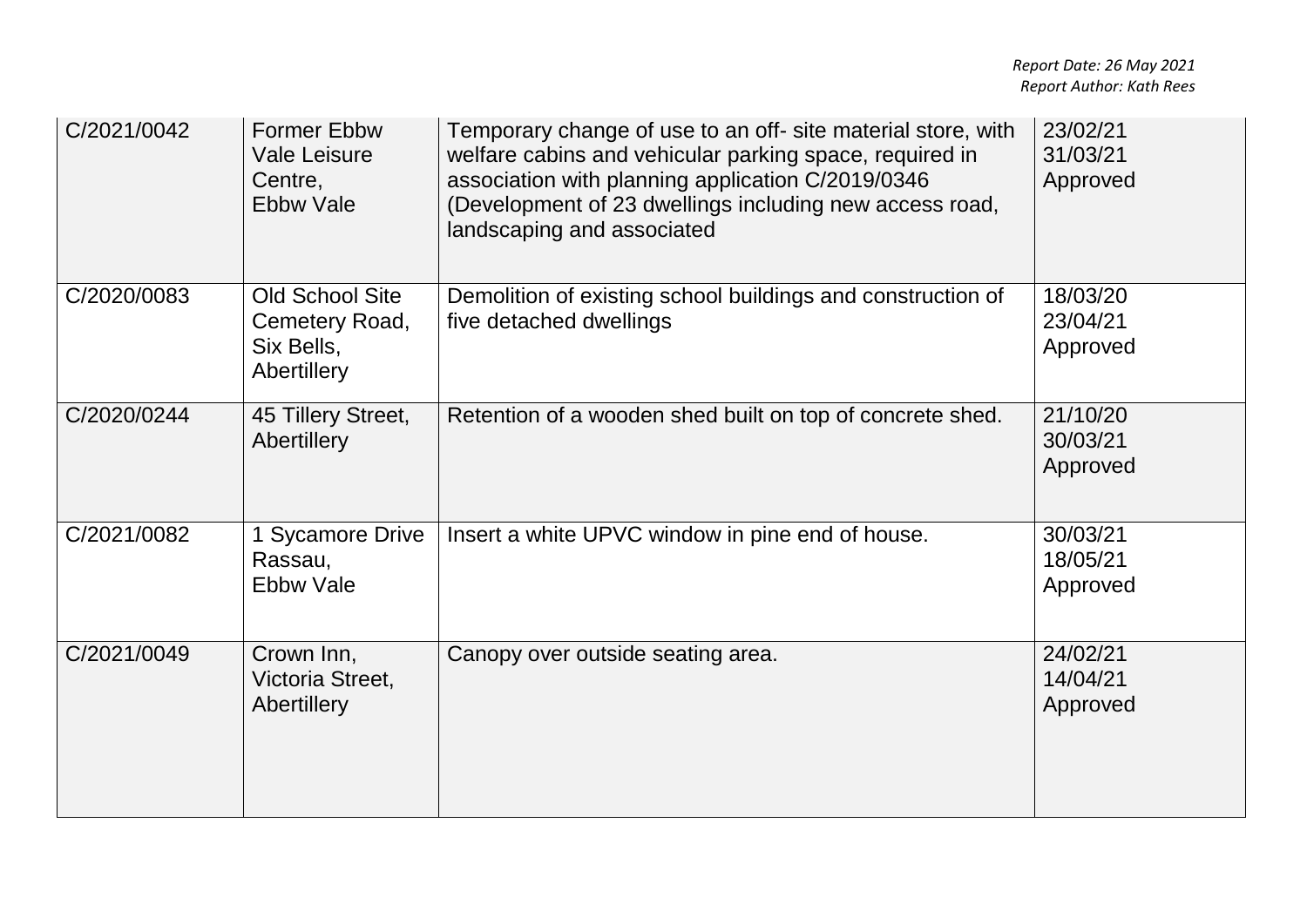| C/2020/0283 | Land at Waun y<br>Pound/College<br>Road, Ebbw Vale                                              | Discharge of condition 3 (Ground levels), condition 4<br>(Construction Method Statement), Condition 5<br>(Remediation), Condition 6 (Revised Landscaping),<br>Condition 8 (Landscape Management Plan), Condition 9<br>(POS Design), Condition 10 (Drainage), Condition 12<br>(Ecology), Condition 15 (Travel Plan), Condition 19 (Noise)<br>of planning permission C/2019/0005 (Residential<br>development of 277 dwellings & associated works). | 01/12/20<br>29/03/21<br>Condition<br><b>Discharged</b> |
|-------------|-------------------------------------------------------------------------------------------------|--------------------------------------------------------------------------------------------------------------------------------------------------------------------------------------------------------------------------------------------------------------------------------------------------------------------------------------------------------------------------------------------------------------------------------------------------|--------------------------------------------------------|
| C/2021/0069 | 23 Blaenau<br>Gwent Rows,<br>Cwmtillery,<br>Abertillery                                         | Replacement front dormer                                                                                                                                                                                                                                                                                                                                                                                                                         | 19/03/21<br>14/05/21<br>Approved                       |
| C/2021/0022 | <b>Hilltop Flying</b><br>Start,<br>Brynteg Terrace,<br><b>Ebbw Vale</b>                         | Proposed internal alterations and extension with an<br>extension to the existing garden.                                                                                                                                                                                                                                                                                                                                                         | 25/01/21<br>14/04/21<br>Approved                       |
| C/2021/0043 | <b>Rassau Senior</b><br><b>Citizens Hall'</b><br>Clydach Avenue,<br>Rassau,<br><b>Ebbw Vale</b> | Creation of car park and proposed new gates                                                                                                                                                                                                                                                                                                                                                                                                      | 23/02/21<br>14/04/21<br>Approved                       |
| C/2021/0035 | Bedwelty Park,<br><b>Tennis and Bowls</b><br><b>Pavilion</b><br>Morgan Street,<br>Tredegar      | Proposed raised outdoor seating area with balustrade and<br>retractable canopy.                                                                                                                                                                                                                                                                                                                                                                  | 09/02/21<br>01/04/21<br>Approved                       |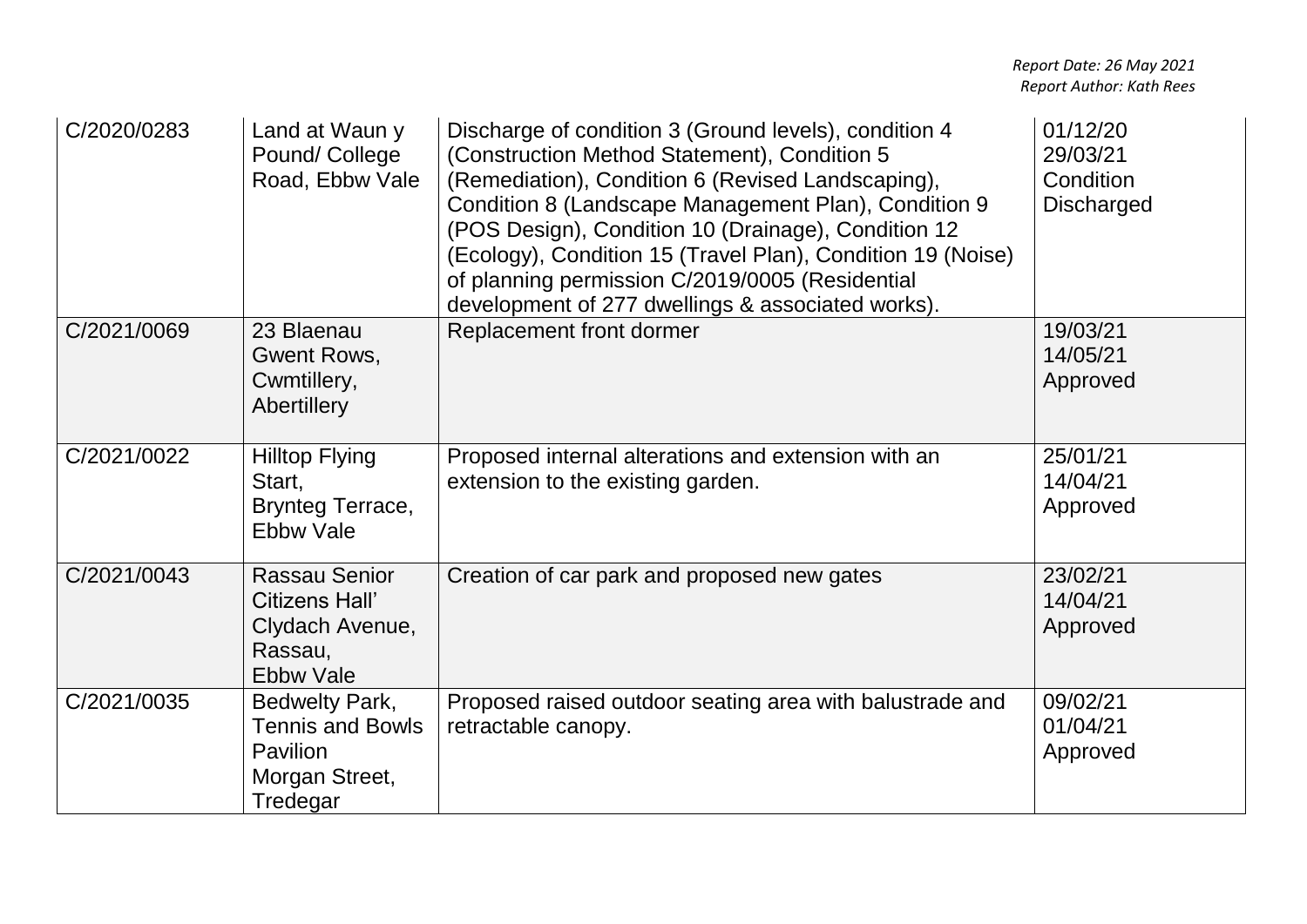| C/2021/0034 | 29 Bryn Pica,<br>Tredegar                                     | Single storey side extension                                                                                                                                                                                         | 12/02/21<br>07/04/21<br>Lawful<br>Development<br><b>Certificate Granted</b> |
|-------------|---------------------------------------------------------------|----------------------------------------------------------------------------------------------------------------------------------------------------------------------------------------------------------------------|-----------------------------------------------------------------------------|
| C/2021/0012 | Land at Waun y<br>Pound/College<br>Road, Ebbw Vale            | Discharge of condition application - Condition 7 (Phasing<br>landscaping) and condition 13 (phasing plan) of planning<br>permission C/2019/0005. (Residential development of 277<br>dwellings and associated works). | 13/01/21<br>31/03/21<br>Condition<br><b>Discharged</b>                      |
| C/2020/0193 | 78 Penybont<br>Road, Abertillery                              | Garage rear of house.                                                                                                                                                                                                | 20/03/21<br>14/04/21<br>Approved                                            |
| C/2021/0039 | <b>Yew Tree Public</b><br>House<br>ailway Terrace,<br>Blaina, | Erection of a canopy and extension of existing extraction<br>flue.                                                                                                                                                   | 16/02/21<br>13/04/21<br>Approved                                            |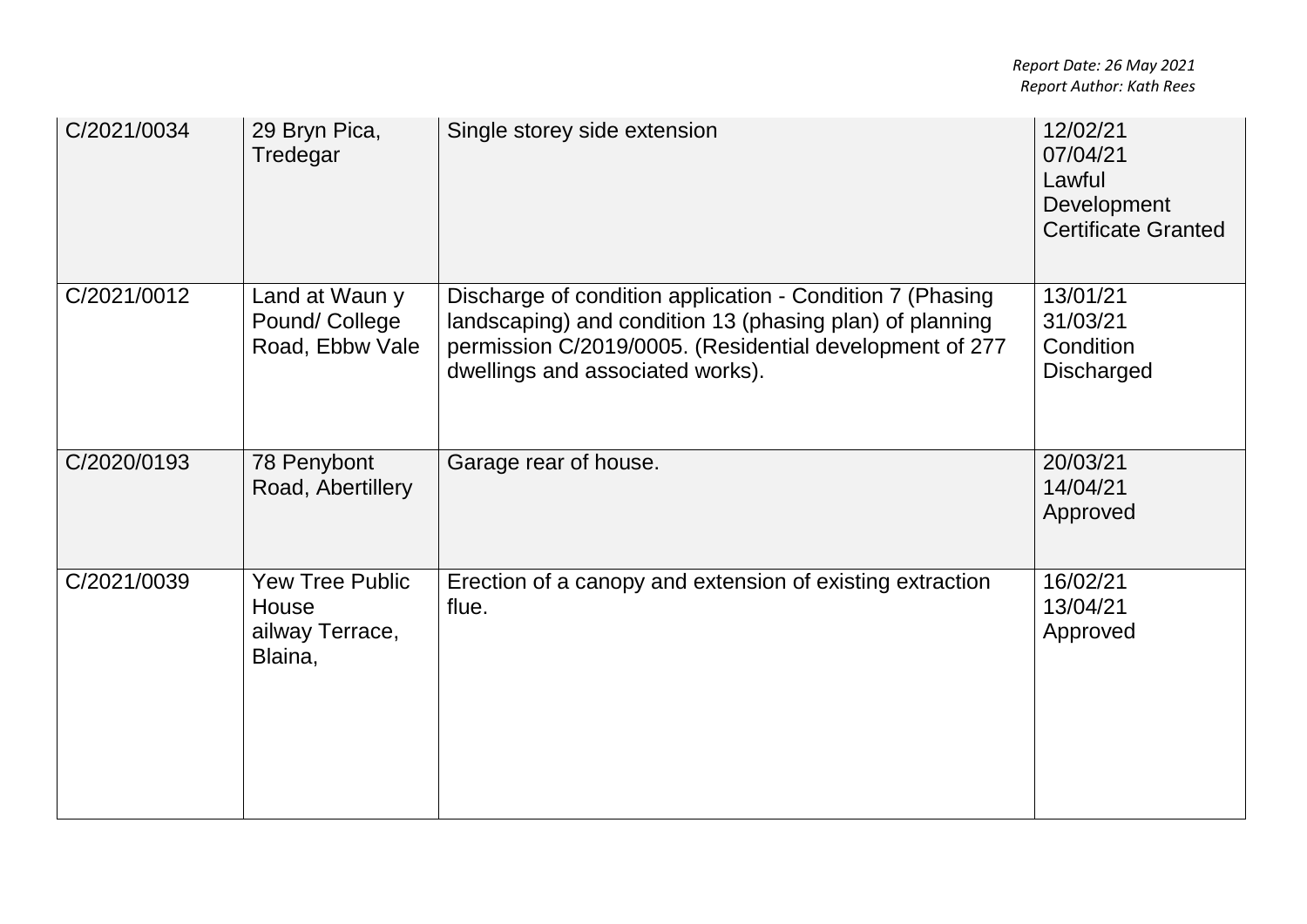| C/2021/0020 | <b>Ebbw Vale</b><br><b>Shopping Centre,</b><br>Market Street,<br><b>Ebbw Vale</b>                                                       | Application for Lawful Development Certificate for an<br>existing use as a car park facility                                                                                                                               | 13/01/21<br>24/03/21<br>Lawful<br>Development<br><b>Certificate Refused</b> |
|-------------|-----------------------------------------------------------------------------------------------------------------------------------------|----------------------------------------------------------------------------------------------------------------------------------------------------------------------------------------------------------------------------|-----------------------------------------------------------------------------|
| C/2021/0036 | 3-4 High Street,<br>Llanhilleth,<br>Abertillery                                                                                         | The subdivision of existing flats and conversion of storage<br>area to create 13 No. 1- bedroom flats.                                                                                                                     | 08/02/21<br>26/03/21<br><b>Refused</b>                                      |
| C/2021/0003 | Site of former<br>sheltered housing<br>at Glanffrwd Court<br>and adjacent land<br>at Cae Melyn &<br><b>Rhiw Wen</b><br><b>Ebbw Vale</b> | Application for Discharge of Condition 10 (Street lighting) of<br>planning permission C/2019/0346 (Development of 23<br>dwellings including new access road, landscaping and<br>associated engineering and drainage works) | 08/01/21<br>23/03/21<br>Condition<br><b>Discharged</b>                      |
| C/2021/0014 | 15 Gwent<br>Terrace,<br>Nantyglo,<br><b>Brynmawr</b>                                                                                    | Two storey side extension & new parking area                                                                                                                                                                               | 18/01/21<br>30/03/21<br>Approved                                            |